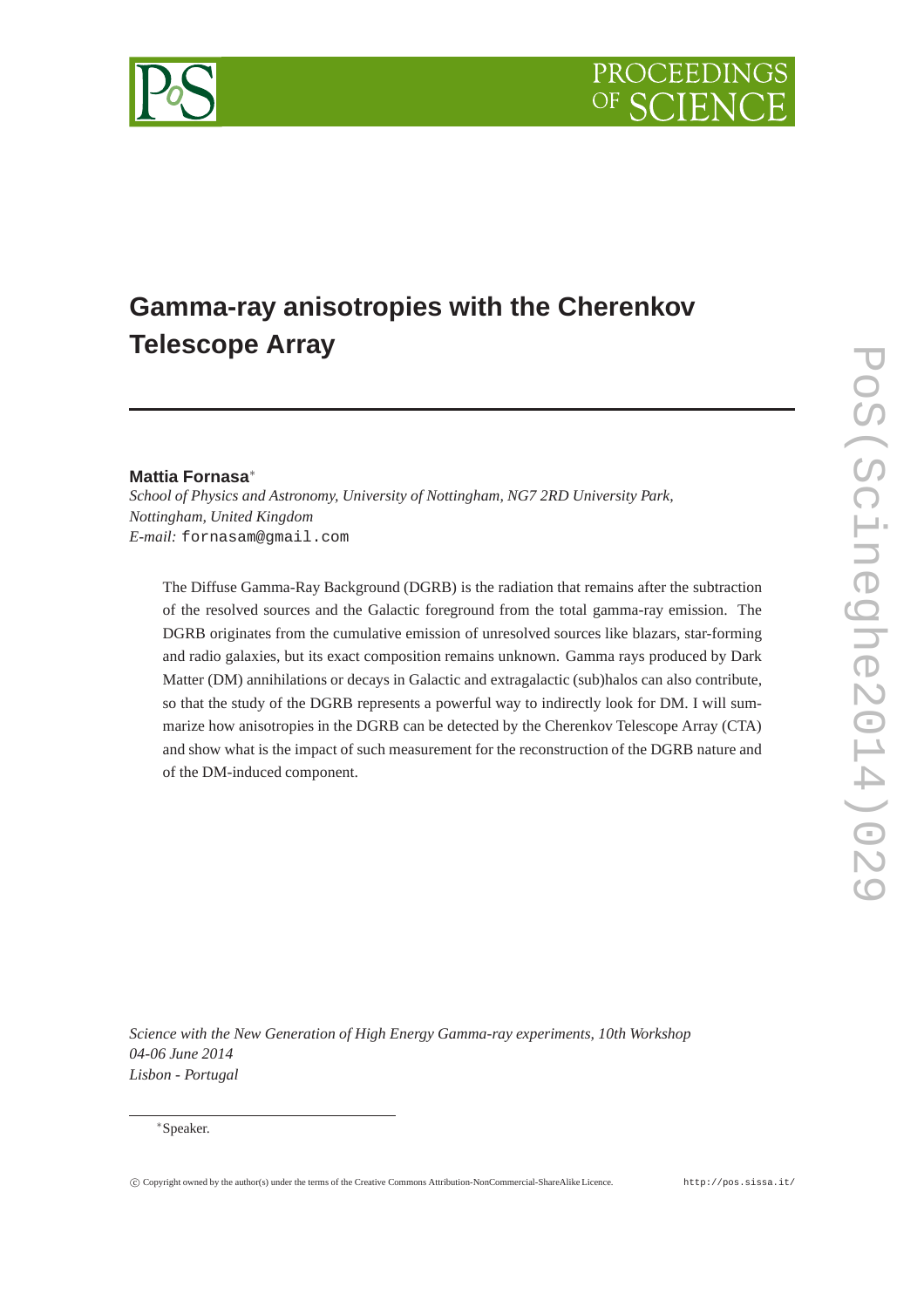## **1. Introduction**

The Diffuse Gamma-Ray Background (DGRB) is the radiation remaining after the resolved sources (both point-like and extended) and the so-called Galactic diffuse foreground (due to interactions of Cosmic Rays with the interstellar medium and interstellar radiation field of the Milky Way) are subtracted from the total gamma-ray emission detected, e.g., from the Fermi-LAT telescope. The most recent measurement of the DGRB energy spectrum is reported in Ref. [1], from the analysis of 50 months of Fermi-LAT data at Galactic latitudes  $|b| > 20^\circ$ . The results of Ref. [1] are shown as black data points in Fig. 1 and they extend the previous observation of the DGRB energy spectrum down to 100 MeV and up to 820 GeV. The emission is compatible with a power-law spectrum with a spectral index of  $2.31 \pm 0.02$  and an exponential cut-off starting from  $279 \pm 52$ GeV. The largest systematic uncertainty in the determination of the DGRB comes from our imperfect knowledge of the diffuse Galactic foreground and it ranges from a factor of ∼ 15% to 30% depending on the energy range.

The DGRB is interpreted as the cumulative emission produced by all those sources that are not bright enough to be detected individually. Unresolved blazars, misaligned Active Galactic Nuclei (MAGNs), star-forming galaxies (SFGs) and millisecond pulsars (MSPs) are guaranteed components to the DGRB. The contribution of MSPs is subdominant [2], while that of the other three classes is summarized by the coloured bands in Fig. 1. Note that blazars have been divided into Flat-Spectrum Radio Quasars (FSRQs) and BL Lacs. The figure also shows that these 4 components (FSRQs, BL Lacs, MAGNs and SFGs) are enough to reproduce the energy spectrum of the DGRB, as measured by Fermi-LAT in Ref. [1]. This automatically constrains the contribution of any other gamma-ray emitters as, e.g., galaxy clusters or Type Ia supernovae. It also provides constraints to more exotic gamma-ray emissions, as the one expected from the annihilations or decays of Dark Matter (DM) particles [3, 4].

The intensity  $I_{DM}(\mathbf{n})$  of the DM-induced emission from direction **n** in the sky depends on the properties of the DM particle, e.g. its mass  $m_{\chi}$ , annihilation cross section  $\langle \sigma_{\rm ann} v \rangle$  or decay lifetime <sup>τ</sup>. Here we focus on a class of DM candidates called Weakly Interacting Massive Particles (WIMPs), characterized by a GeV-TeV mass and by weak-scale interactions. Also, the DMinduced gamma-ray flux rests on the abundance and the properties of DM structures, which can be inferred from *N*-body simulations.

The measured DGRB energy spectrum can be used to constrain the intensity of the DMinduced emission and, thus, to derive upper (lower) limits on the annihilation cross section (decay lifetime), as a function of the DM mass. Below the TeV scale, the so-called "sensitivity reach" limits derived in Ref. [5] from the DGRB energy spectrum in Ref. [1] represent the strongest constraint currently available on  $\langle \sigma_{\text{ann}} v \rangle$ . Similarly, in the case of decaying DM, the lower limits on  $\tau$ obtained in Ref. [6] from the DGRB measurement in Ref. [7] are the most constraining, up to 20 TeV.

## **2. Anisotropies in the Diffuse Gamma-Ray Background**

Before the Fermi-LAT, the energy spectrum was the only source of information available on the DGRB. However, in 2012, Fermi-LAT measured, for the first time, also the angular power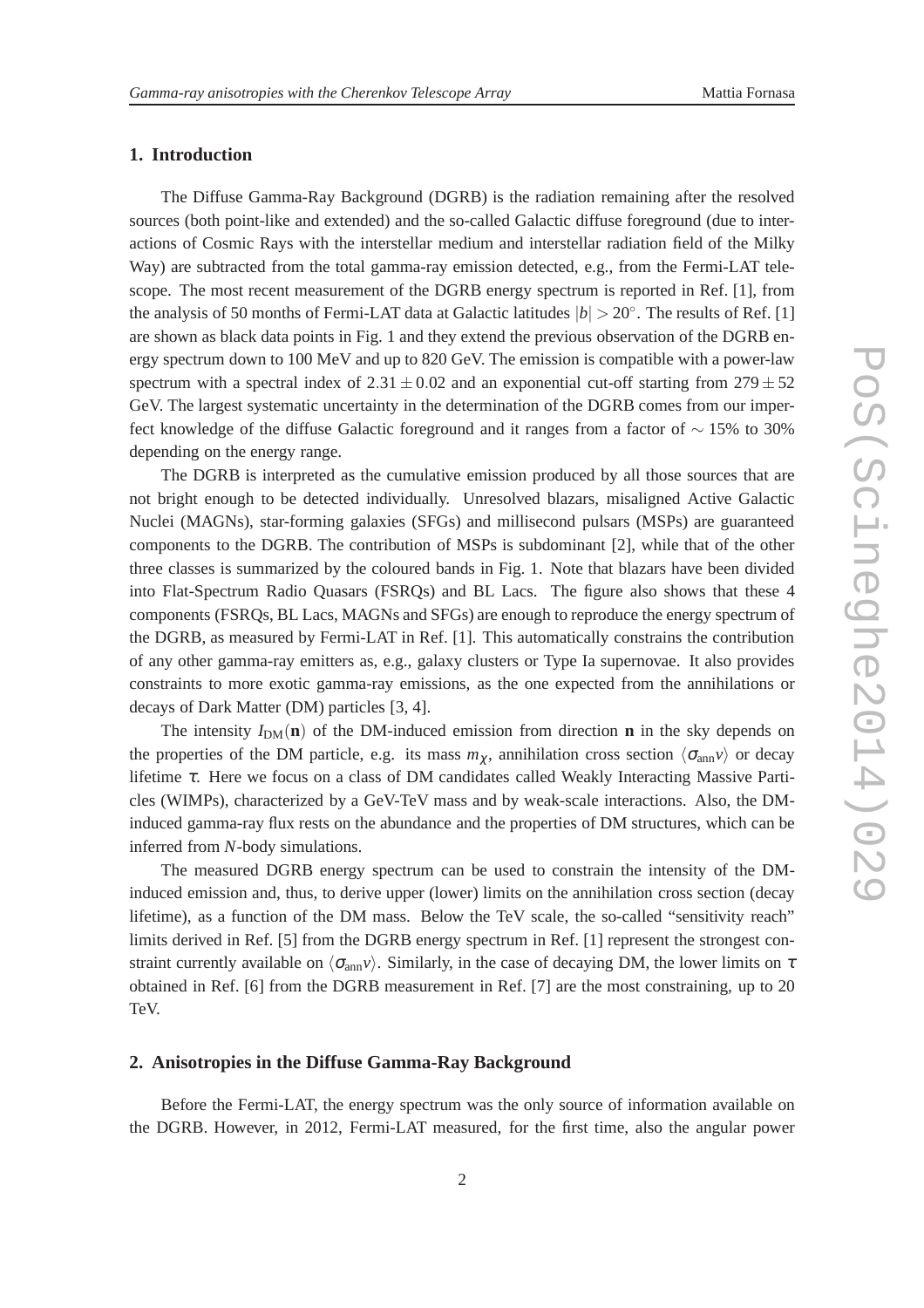

**Figure 1:** The black data points represent the most recent measurement of the energy spectrum of the DGRB by Fermi-LAT [1]. Model A from Ref. [1] is adopted for the diffuse Galactic foreground. The coloured lines indicate the expected gamma-ray emission from unresolved sources, for 4 different wellestablished astrophysical populations: BL Lacs (short-dashed green), FSRQs (double-dotted-dashed gray), SFGs (dotted-dashed purple) and MAGNs (long-dashed orange). Each colour bar represents the expected uncertainty on the emission of each population. The sum of these contributions is denoted by the solid blue line and the blue uncertainty band. Estimates are taken from Ref. [8] (for BL Lacs), Ref. [9] (for FSRQs), Ref. [10] (for MAGNs) and Ref. [11] (for SFGs). Taken from Ref. [12].

spectrum (APS) of anisotropies in the DGRB [13]. The emission exhibits a Poissonian APS in the angular multipole range between  $\ell = 155$  and 504, which a significance as large as 7.2 $\sigma$  between 1.99 and 5.0 GeV. The measured APS between 1.0 and 2.0 GeV can be seen in the left panel of Fig. 2. It is possible to predict how much the unresolved astrophysical sources mentioned above can contribute to the DGRB APS [14]. Results are summarized in the right panel of Fig. 2, showing that a particular class of blazars (called high-synchrotron-peak BL Lacs) can explained the whole APS signal from Ref. [13].

## **3. Anisotropies induced by Dark Matter**

As done for the DGRB energy spectrum, it is possible to use the Fermi-LAT measurement of the APS to constrain a possible DM component to the DGRB. The APS  $C_{\ell}^{\text{DM}}$  of the DM-induced gamma-ray emission  $I_{DM}(\mathbf{n})$  can be computed by decomposing  $I_{DM}(\mathbf{n})$  in spherical harmonics. Analytical estimations are derived in Ref. [4]. Alternatively, one can employ the results of *N*body simulations to build a simulated sky-map of  $I_{DM}(\mathbf{n})$  and, then, compute  $C_{\ell}^{DM}$  by means of the HEALPix package [3]. Both procedure are affected by our lack on knowledge on the abudance and properties of DM structures below the mass resolution of *N*-body simulations. This represents the largest source of uncertainty in the estimation of  $C_{\ell}^{\text{DM}}$ , which can be as large as 2 orders of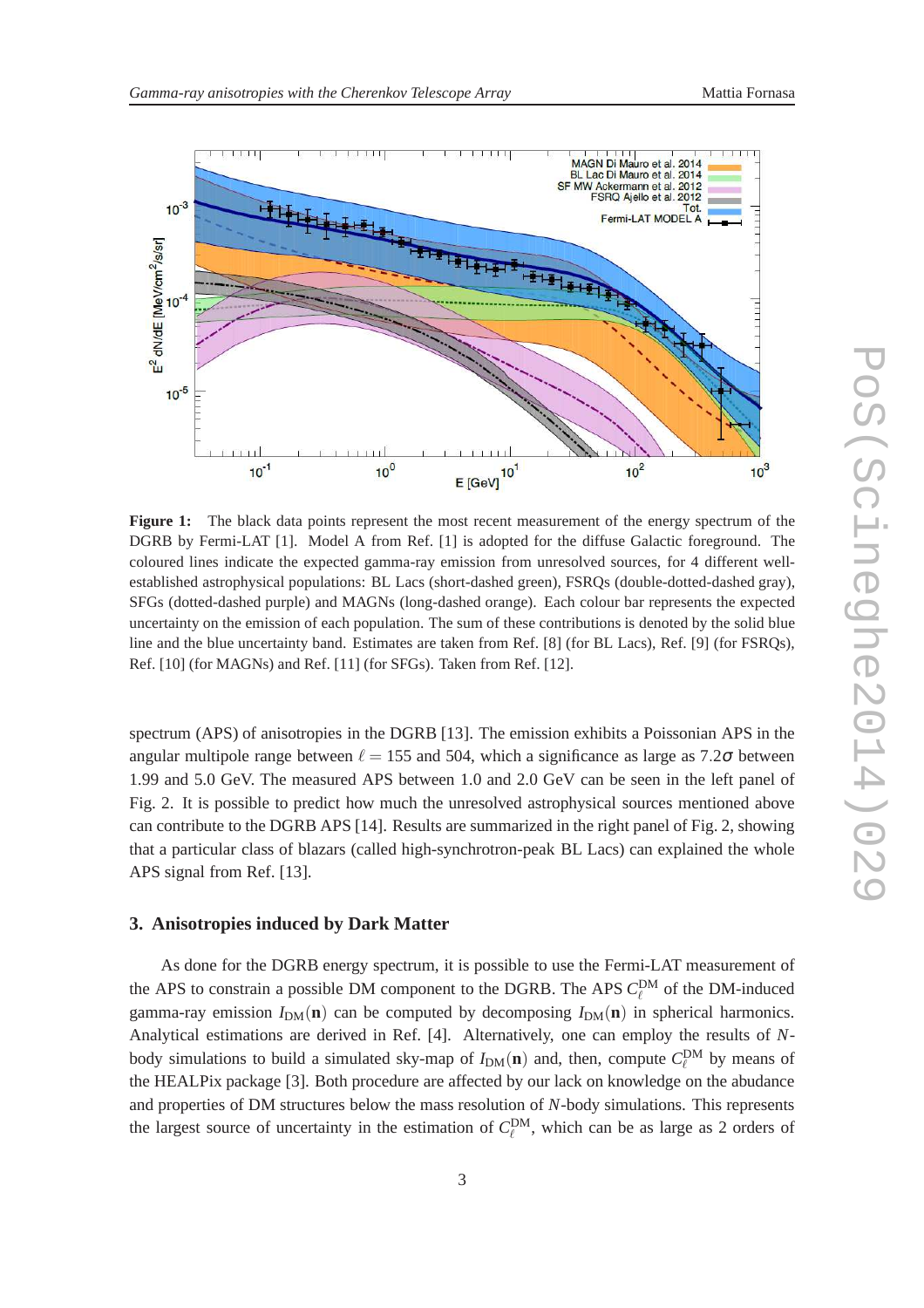

**Figure 2:** *Left:* Estimator of the APS of anisotropies considered in Ref. [13] as a function of the angular multipole ℓ. The purple crosses (red squares) indicate the APS from the Fermi-LAT without (with) subtracting a model for the diffuse Galactic foreground. The signal region in Ref. [13] is defined between  $\ell = 155$  and 504. Taken from Ref. [13]. *Right:* Poissonian APS *C<sup>P</sup>* (as a function of the energy) expected from MAGNs (long-dashed red), low-synchrotron-peak and intermediate-synchrotron-peak BL Lacs blazars (short-dashed blue), high-synchrotron peak BL Lacs blazars (dotted green), Flat-Spectrum Radio Quasars (dot-dashed yellow) and the sum of the above (solid purple). The black solid data points indicate the measurement from Ref. [13]. Taken from Ref.[14].

magnitude [3]. However, even in the most optimistic (and possibly unrealistic scenario), DMinduced emission does not contribute significantly to the APS detected by the Fermi-LAT and, thus, the upper (lower) limits that can be derived on  $\langle \sigma_{ann} v \rangle$  ( $\tau$ ) are not as constraining as those discussed in the previous section.

#### **4. Measuring the anisotropy angular power spectrum with CTA**

Ref. [15] determines, for the first time, the sensitivity of the Cherenkov Telescope Array (CTA) to the detection of the anisotropy APS and it quantifies how such an observable could help in the reconstruction of the DGRB composition.

Some of the main results of Ref. [15] are summarized in Fig. 3. The different coloured line in the left panel indicate the APS computed by applying HEALPix on simulated all-sky maps of the gamma-ray sky characterized by a APS proportional to  $\ell^{-0.5}/(\ell+1)$  (dashed lines). One single field-of-view (FOV) of 2.5° is considered for the darker shades of colour, while 10 different FOVs are simulated for the lighter colours. Red, green and blue lines correspond to different number of simulated events, corresponding to different experimental exposures. The measured APS is affected by the size of the FOV at low multipoles, so that the signal region starts around  $\ell = 80$ . At large  $\ell$ , the APS is dominated by the Poissonian term, due to finite statistics (dashed black lines). For the largest number of events (blue lines) there is a multipole range (between approximately  $\ell = 100$  and 500) where CTA can reproduce the nominal  $C_{\ell}$ . This multipole window reaches  $\ell = 2000$  if 10 FOVs are used (light blue line). However it reduces in size for 10<sup>5</sup> simulated events (green bands) and pratically disappears for an exposure corresponding to 1000 events (red bands).

A second, more realistic, test is performed in Ref. [15]. The authors generates two sets of maps in which the total number of "signal" events is chosen to reproduce the total integrated DGRB flux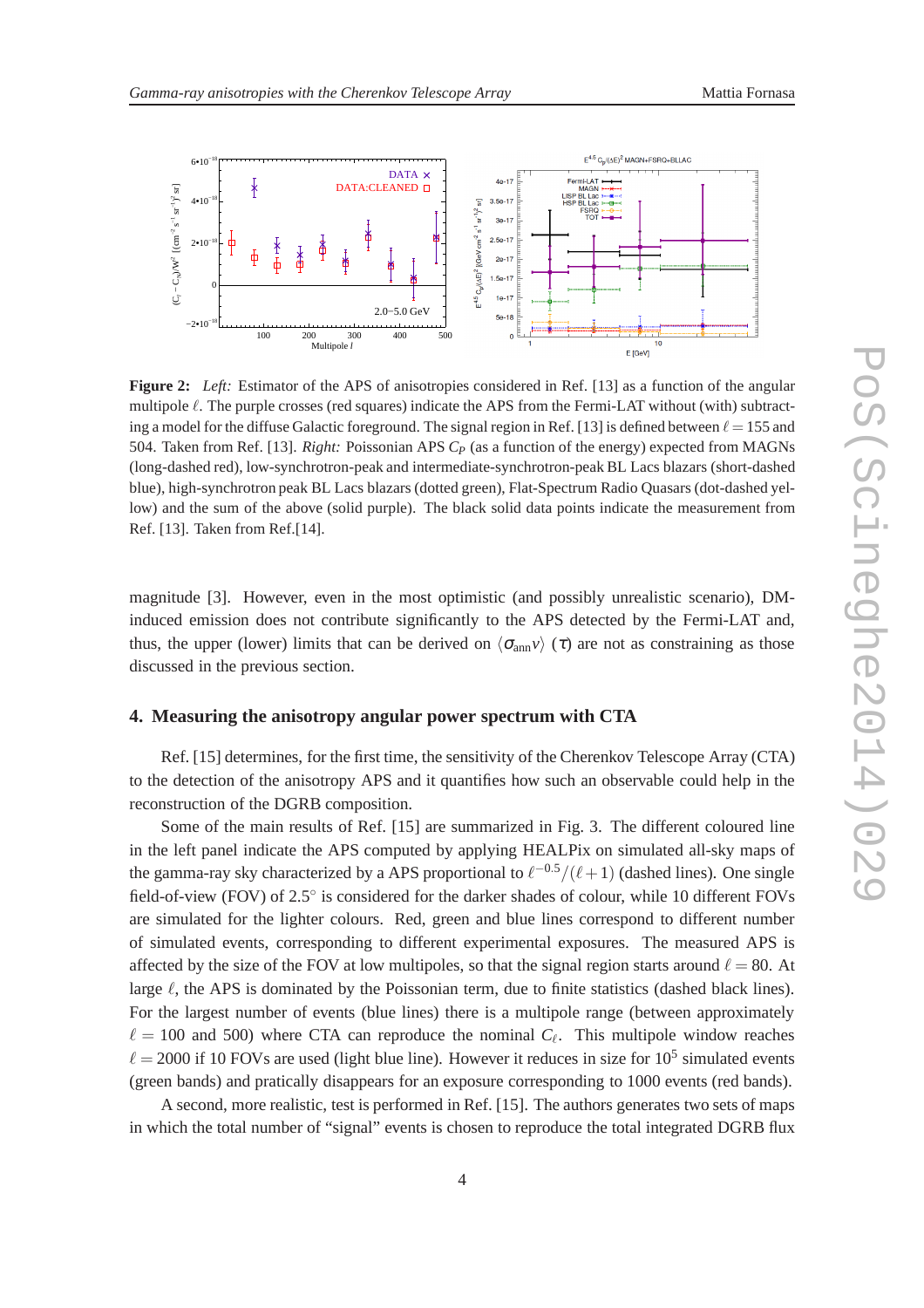



**Figure 3:** *Left:* Reconstructed APS for an input APS proportional to  $\ell^{-0.5}/(\ell+1)$ , for 1000 (red), 10<sup>5</sup> (green), and  $10<sup>7</sup>$  (blue) signal-only events, distributed in a single FOV (dark shades) or in ten different FOVs (light shades), respectively. Note that with the definition of the normalization of the maps adopted in Ref. [15], the Poissonian noise (depicted by the dashed black lines) depends only on the number of events and it is the same in the single or multiple FOV cases. For comparison, the thin dotted lines show the input APS for the two 10<sup>7</sup>-event cases. A Gaussian PSF with a width of 0.05° is assumed. *Right:* Comparison between the measured APS for a pure astrophysical case with  $C_{\ell} = 10^{-5}$  (blue and purple data points) and a case with 40% of the total radiation originating from self-annihilating DM with  $C_{\ell} = 10^{-3}$  (red and brown data points). An observation with a CTA-like telescope system of 1000 h on a single FOV is considered.  $E_{th}$  is fixed to 300 GeV. A background rate of 1 Hz is assumed for the blue and red points, while 10 Hz is considered for the purple and brown ones. The photon noise APS is already subtracted to the raw  $C_{\ell}$ provided by HEALPix. Taken from Ref. [15].

reported in Ref. [7], above an energy threshold  $E_{thr}$  and for a certain exposure  $\Delta T$ . A number of background events associated with that exposure is also simulated. In the first set of maps the DGRB is assumed to be made entirely of unresolved astrophysical sources and the simulated signal events are distributed in order to reproduce a Poissonian APS of  $C_P^{\text{astro}} = 10^{-5}$  [13]. For the second set of maps, a certain fraction *x* of the signal events are assumed to come from DM annihilations and distributed in order to have a  $C_P^{DM} = 10^{-3}$  [16]. Different values of the DM fraction *x* are considered and, for each value of *x*, the APS of the "DM+astrophysics" map is compared with the APS of the maps obtained without the DM component. In this way it is possible to determine the smallest fraction of DM for which the "DM+astrophysics" case can be distinguished, within the estimated experimental errors, from the "astrophysics-only" scenario. For an energy threshold of  $E_{\text{thr}}$  = 300 GeV and an exposure of  $\Delta T$  = 1000 hours, a CTA measurement of the APS using only 1 FOV can provide a detection of a DM component to the DGRB if such a component is larger than 15% of the DGRB intensity in Ref. [7] (for a background rate of 1 Hz). This can be seen in the right panel of Fig. 3, that shows the estimated APS (after the subtraction of the photon noise). Blue and purple data points correspond to the "astrophysics-only" case while red and brown also contain a 40% of DM. Blue and red points are for a background rate of 1 Hz and purple and brown ones for a more pessimistic case of 10 Hz. As it can be seen the red (brown) data are stastically different compared to the blue (purple) ones.

An exposure of 1000 hours is probably unrealistically large, however Ref. [15] proved that splitting the observation into 10 identical FOVs (i.e. having 10 FOVs with a  $\Delta T = 100$  hours)